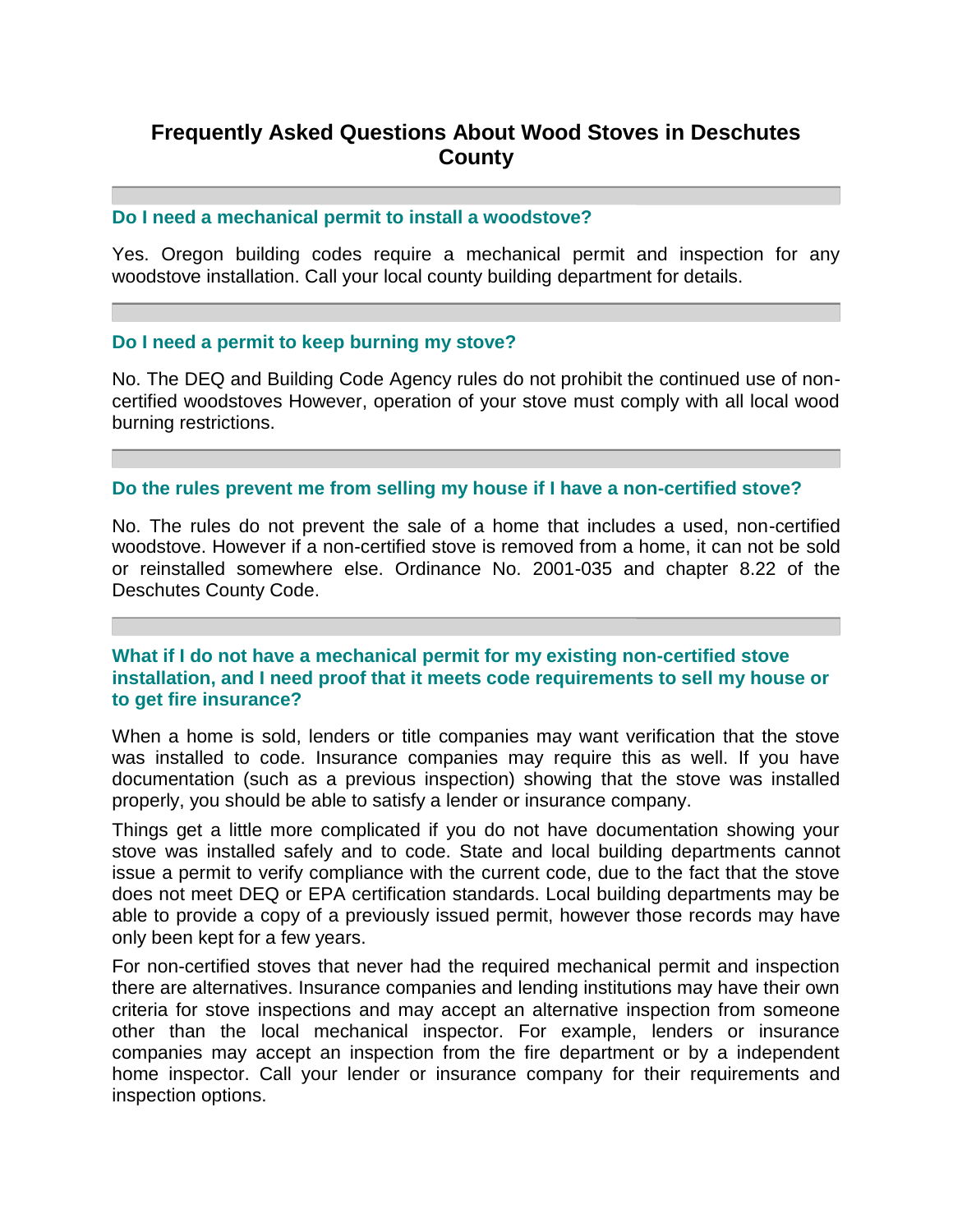### **How can I tell if my stove is certified?**

Stoves certified by the DEQ have a permanent DEQ label typically attached on the rear. This label shows tested smoke emissions and heating efficiency performance. The DEQ labels were used from 1985 through 1989, when they were replaced with the permanent EPA label. If your stove has a DEQ or EPA label, then it is certified.

#### **Can I get my stove certified?**

No. Certification is completed by stove manufacturers when introducing a new model line. To meet certification requirements, stoves must have pollution control systems built into them. Certification typically cost a stove manufacturer \$10,000-\$15,000 per model. There are some exceptions prior to 1986.

#### **Are there exceptions to the used woodstove law?**

Yes. Antique woodstoves, cookstoves and wood furnaces are also exempt from the DEQ rules. Antique stoves are units built before 1940 which have a higher than normal re-sale value. For example, an antique would be a 1900's parlor stove with fancy castings and nickel plate. A plain steel-box wood/trash burner from 1920 is not an antique and is not exempt from the law. A cookstove is defined as an indoor wood burning appliance that's design and primary purpose is to cook food. Wood furnaces must be part of a ducted central heating system to be considered exempt.

A pellet stove sold in Oregon can also be either certified or exempt. If exempt, it is not considered a woodstove and is not subject to the Used Woodstove Law. If it is certified then it meets current regulations.

Homeowners installing stoves that are exempt from certification must still get an installation permit to ensure the stove is safely installed.

#### **What can I do with my non-certified stove when I want to get rid of it?**

Used, non-certified stoves can be sold for scrap or sometimes traded in on the purchase of a certified stove, or non-wood burning heater, (i.e. natural gas, stove or fireplace). Check with local woodstove retailers for trade-in options.

# **What is the penalty for people who don't comply with the used woodstove law?**

Civil penalties of up to \$500 are authorized.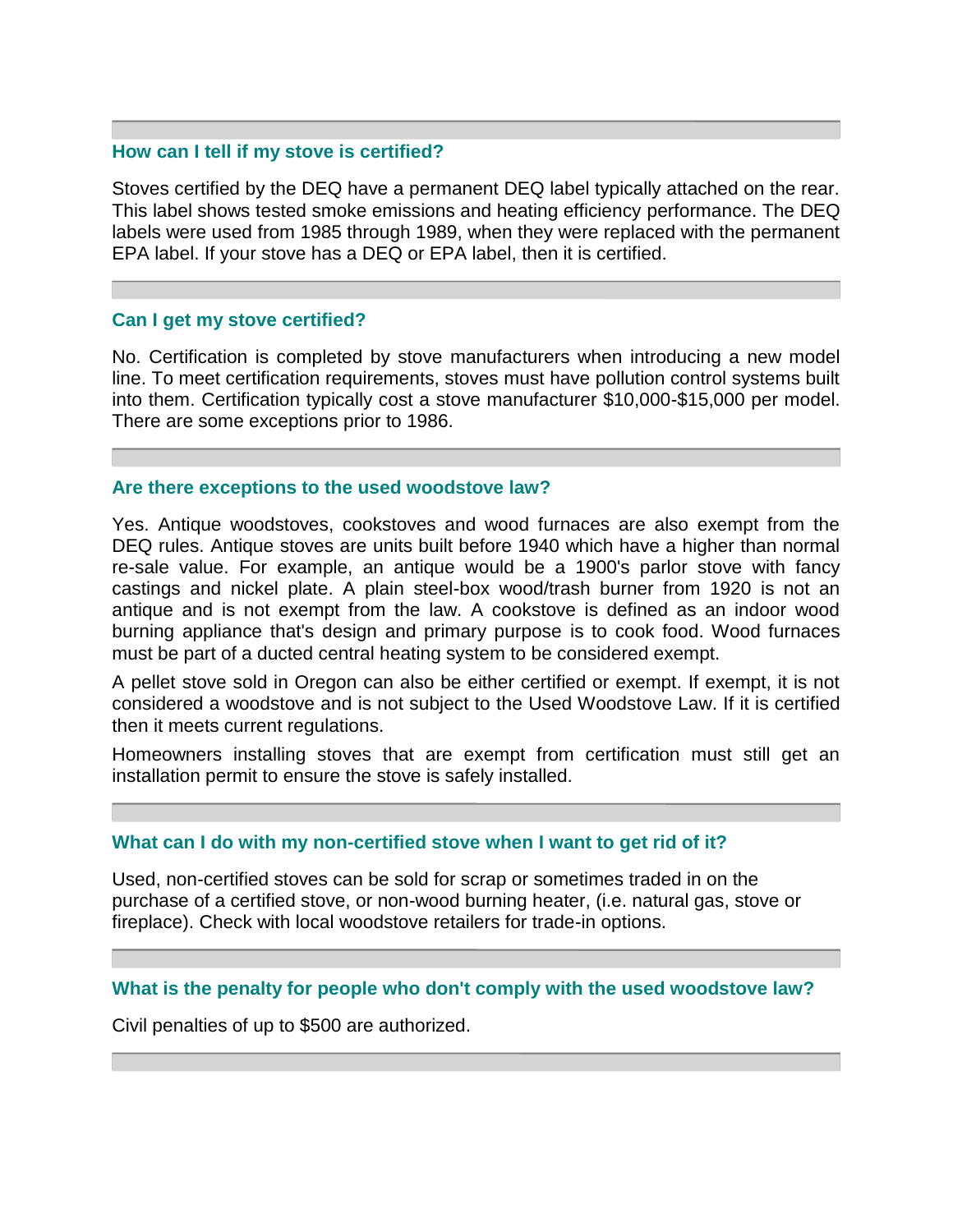# **DEQ cautions consumers to check for the DEQ or EPA label when buying a used woodstove.**

*1. No person may sell, offer to sell or advertise to sell a used, non-certified woodstove.* This is an Oregon DEQ rule. Non-certified woodstoves (including fireplace inserts) are older models (mostly pre-1985) that have not been certified by the DEQ or the federal Environmental Protection Agency to meet cleaner-burning smoke emission standards.

*2. No mechanical permits will be issued for the installation of a used, noncertified woodstove.* This is a [State of Oregon Building Code Division](http://www.cbs.state.or.us/bcd/) rule, effective for state and local building.

OAR Chapter 340 [Division 262 Residential Woodheating](http://arcweb.sos.state.or.us/rules/OARs_300/OAR_340/340_262.html) Oregon State Archives

# **How do you know if a stove is certified?**

All certified stoves will have either the Oregon DEQ label or approval labeling from the EPA. Don't get confused, woodstoves often have several kinds of labels. The safety label lists requirements for safe clearances to walls, hearths, and chimneys and is often confused with "certification". A safety label (from U.L. or other safety-listing agency) is NOT the same as DEQ or EPA certification. It is very important to understand the difference when selling or shopping for a woodstove.

# **Benefits of a Certified Woodstove**

Certified stoves mean less wood smoke pollution and more efficient heating. Certified woodstoves have significant advantages to older models including:

Emit 50% to 60% less pollution than non-certified stoves.

Use 1/3 as much wood as non-certified stoves.

Are efficient in circulating heat into your home and not out the flue.

Deposit less creosote buildup in chimneys, meaning less cleaning for you!

For more information on certified stoves see [Woodstoves 101.](http://www.deq.state.or.us/aq/burning/woodstoves/101.htm)

# **Tips for buying a woodstove**

- 1. **Size-** Step one is to select a stove that is best suited for the space heating requirements of your home and Oregon's climate. Before purchasing a wood burner, consider ceiling height, room size, and number of rooms to be heated. Next consult a specialty retailer for experienced advice. It is better to buy a slightly smaller stove and burn it hotter, than to install a stove that is too big, one where you have to choke the air supply down to stay comfortable.
- 2. **Label** Look for the DEQ, EPA Testing Lab. Listing, and/or Manufactured Home Certification Labels.